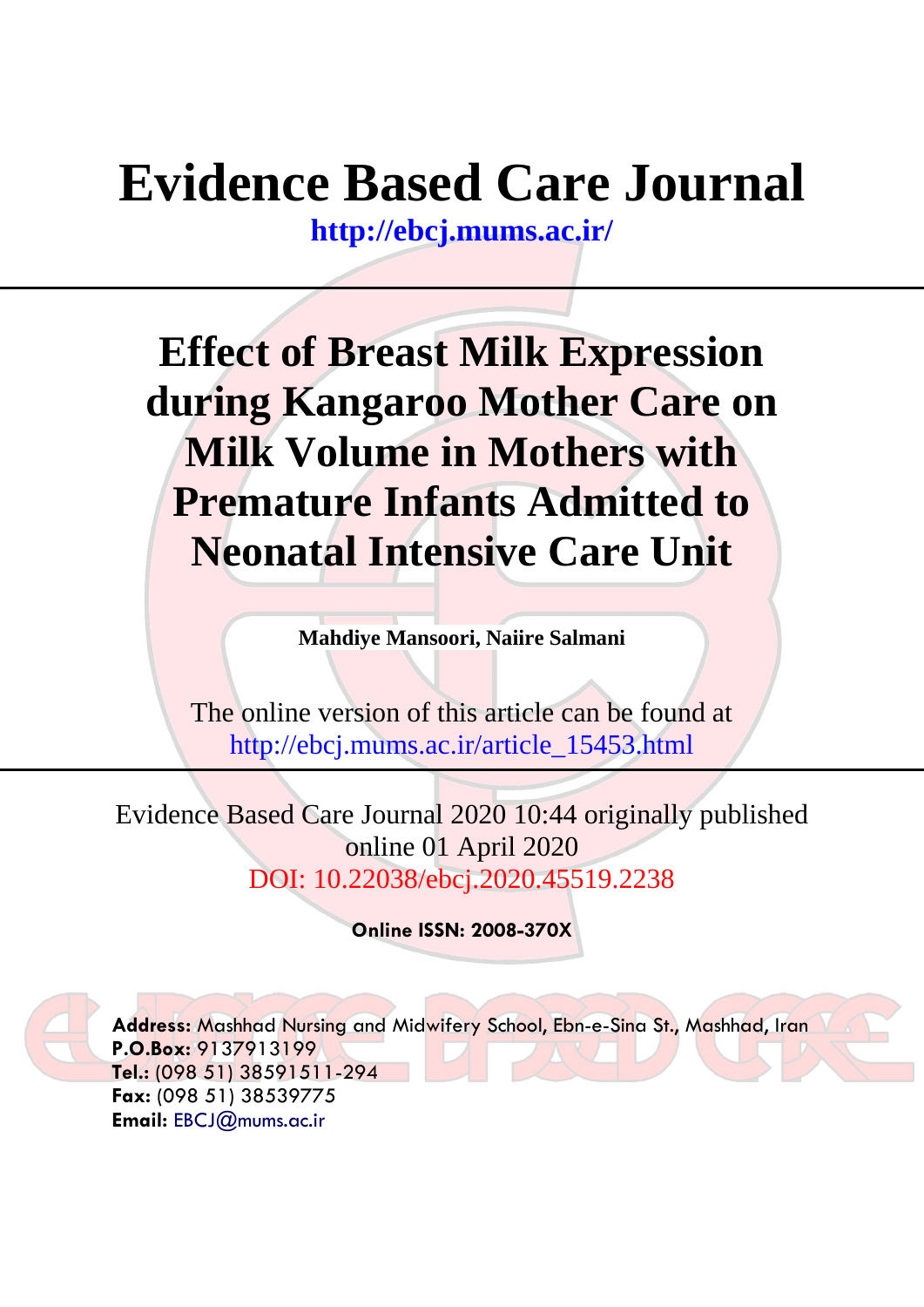

**Evidence Based Care Journal** 

Original Article



# **Effect of Breast Milk Expression during Kangaroo Mother Care on Milk Volume in Mothers with Premature Infants Admitted to Neonatal Intensive Care Unit**

**Mahdiye Mansoori<sup>1</sup> , Naiire Salmani2\***

**Received**: 19/01/2020 **Accepted**: 14/04/2020

Evidence Based Care Journal, 10 (1): 44-50

# **Abstract**

**Background:** Breastfeeding is a two-way interaction between mother and infant, the sustainability of which requires the presence of both parts given their complementary roles.

**Aim:** The present study was conducted to investigate the effect of breast milk expression during kangaroo mother care (KMC) on milk volume in mothers with premature neonates.

**Method:** This quasi-experimental study was performed on 40 mothers with premature newborns admitted to a neonatal intensive care unit in a city in the west of Iran in 2019. The participants were randomly assigned into two groups of intervention and control. Breast milk in both groups was expressed 8 times a day from day 4 to day 6 after birth using a 20-cc syringe and recorded in a checklist. In the intervention group, two milking sessions were performed during the KMC. However, in the control group, milking was conducted according to the ward routine. Data were analyzed in SPSS software (version 23) using repeated-measures ANOVA.

**Results:** The mean ages of the participants in the intervention and control groups were 29.05 $\pm$ 4.09 and 27.85±3.58 years, respectively. There was a statistically significant difference between the milk volume of the intervention and control groups on days  $4$  (P=0.04),  $5$  (P=0.02), and  $6$  (P=0.007) and between the total volume of milk during the three days (P=0.01).

**Implications for Practice:** Breast milk expression during KMC could have a positive effect on increasing milk volume. Therefore, can be recommended as an intervention to support mothers with insufficient milk.

**Keywords:** Breast milk expression, Kangaroo mother care, Neonatal intensive care unit, Premature infant

<sup>1.</sup> MSc Student, School of Nursing and Midwifery, Shahid Sadoughi University of Medical Sciences, Yazd, Iran

<sup>2.</sup> Assistant Professor, Meybod Nursing School, Shahid Sadoughi University of Medical Sciences, Yazd, Iran

<sup>\*</sup> Corresponding author, Email: n.salmani@ssu.ac.ir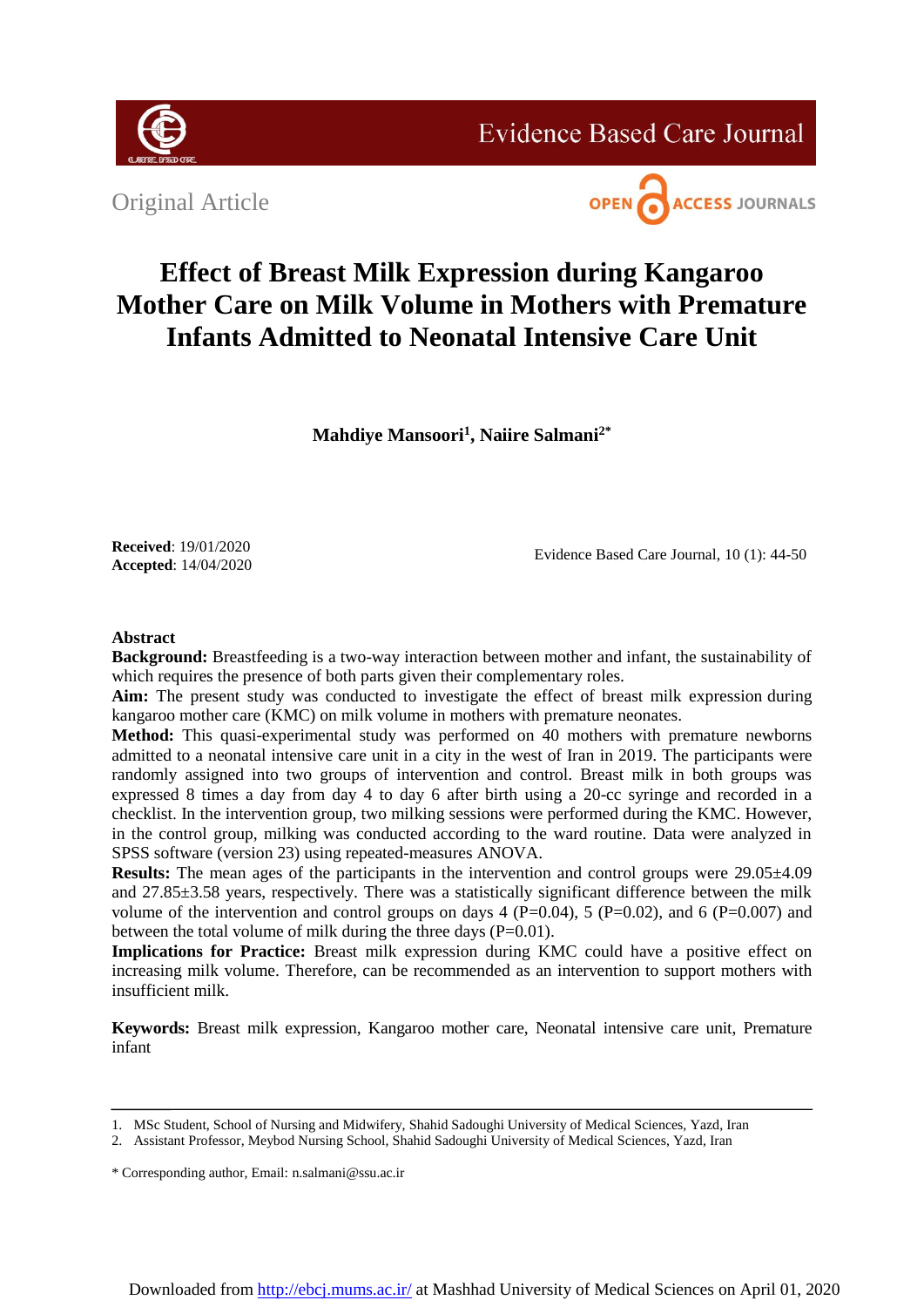# **Introduction**

Annually, about 20 million neonates with low birth weight are born worldwide, mostly in developing countries (1). Despite all the efforts made to prevent preterm delivery and the birth of premature and low birth weight neonates, the birth rate of such newborns remains high. Every year, the United States witnesses the birth of 250,000 premature and low birth weight neonates, constituting about 8.5% of births (2).

Premature neonates are not able to get enough milk volume for various reasons. This is a major concern for mothers (3) since premature newborns require breastfeeding in their infancy more than ever to achieve optimal growth (4). The best nutrition for premature neonates is breast milk. Breastfeeding has positive psychoemotional effects on mothers. However, the lack of enough milk is a common problem for many mothers with premature newborns (5), while the separation of the premature neonates is inevitable (6). Such conditions lead to the disruption of lactation initiation and force the family and medical team to feed the newborn with formula. Moreover, failure to breastfeed undermines maternal confidence, thereby impairing the evolution of the relationship between mothers and infants. Finally, breastfeeding cessation is the main result of insufficient milk production and the resultant anxiety (7, 8).

It is necessary for the members of the medical team to consider parents as clients, in addition to providing care for the neonates. Furthermore, it is required to provide appropriate interventions to prevent stress due to inadequate lactation (9) since parental support is one of the main tasks of nurses (10). The nurses can help mothers to increase their ability to cope with negative emotions and problems, adapt to their maternal role, and improve their confidence by enhancing breastfeeding (11).

Numerous studies have been conducted to identify the effective interventions facilitating the enhancement of breast milk secretion. Some of the proposed interventions include the stimulation of oxytocin secretion by various methods, such as back massage, foot reflexology (4), relaxation training (5), use of galactopoietic foods (12), and use of music while expressing milk (13).

The majority of the studies have focused on mother-centered interventions. Meanwhile, breastfeeding is a two-way interaction between mother and infant, who have complementary roles in the initiation and sustainability of the feeding process. Therefore, it is emphasized to recommend interventions that can be performed with the participation of mothers and infants. The interaction of infants with mothers can lead to the display of intuitive behaviors in infants. These behaviors increase response to the stimulation of maternal and neonatal bodies and develop nutritional behaviors through the engagement of olfactory and tactile senses in the neonate and visual, olfactory, and tactile senses in mothers  $(14)$ .

One of the interventions that can be effective for mother-infant interaction is kangaroo mother care (KMC) (15). This type of care provides an opportunity for the neonate to breastfeed and enhances the bonding and attachment between mothers and infants (14). There are a number of studies addressing the impact of KMC on maternal variables, such as mental health, satisfaction (16), and mother-infant attachment (17). Some other studies have examined the impact of KMC on infant-related outcomes (e.g., weight gain and length of hospital stay) (18) and physiological parameters (19). In addition, there is a study examining the volume of milk obtained in relation to the location and circumstances of expression (i.e., at home, next to the neonatal incubator, during KMC, and after KMC) (20).

The insufficient breast milk in mothers with premature newborns and the limitations of studies in the field of KMC and milk expression during a specific time underscore the need for the implementation of research addressing these factors. Regarding this, the present study was conducted to determine the effect of breast milk expression during KMC on the volume of milk in mothers with premature neonates admitted to the neonatal intensive care unit (NICU).

# **Methods**

This quasi-experimental study was carried out on mothers with premature neonates admitted to the NICU of Shahid Sadoughi Medical Training Hospital with 30 beds, located in the center of Iran in 2019. The sample size was calculated using the formula of "comparing two independent society". The sample size was estimated at 25 participants in each group with 95% confidence level, 80% power, 3.5 standard deviations for the expressed milk volume and considering 5-unit difference in the mean milk volume based on a study performed by Acuña-Muga et al. (20), as well as 10% dropout.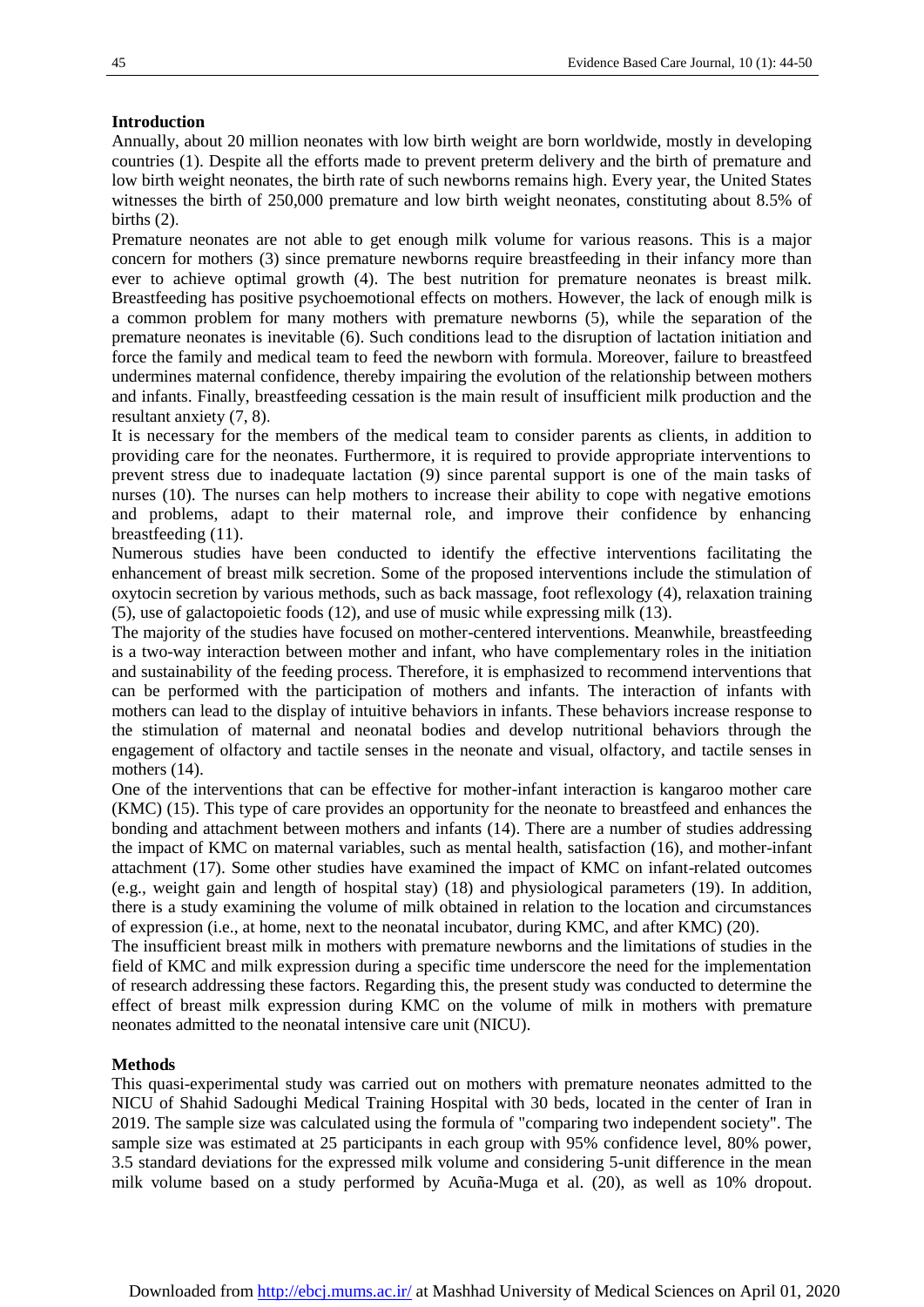Therefore, a total of 50 participants with preterm newborns admitted to NICU were selected and equally randomized into two groups of intervention and control using the random allocation software. No blindness was considered during the implementation of the study.

The inclusion criteria for the mothers were: 1) 24-hour presence in the NICU and use of maternal resting place, 2) desire to breastfeed the neonate, 3) desire to perform KMC, 4) no addiction, 5) lack of physical and mental diseases (e.g., tuberculosis, AIDS, cancer, breast abscess, purulent secretion, blood in breast milk, depression, and postpartum psychosis). On the other hand, the exclusion criteria for others included: 1) hospitalization during the study period, 2) death during the study period, 3) unwillingness to continue participating in the study, and 4) partial or complete breastfeeding of the neonate as instructed by the treating physician.

With regard to the newborns, the inclusion criteria were: 1) physiological stability (i.e., pulse, breathing, and temperature), 2) a minimum weight of 1,250 g, 3) gestational age of 33-28 weeks, 4) maximum hospitalization time of 3 days after birth, 5) permission of physician to perform KMC, 6) no congenital abnormalities (e.g., omphalocele, meningocele, and hydrocephalus), 7) lack of grades 3 and 4 cerebral hemorrhage, 8) no need for central venous catheter in the shoulder, umbilical catheter, or chest tube. On the other hand, the exclusion criteria for the neonates included: 1) connection to mechanical ventilation, 2) instability in clinical conditions, 3) death, and 4) transfer to another hospital.

The participants completed the maternal and neonatal demographic questionnaire and the milking record checklist, including data related to milking time, milk volume, and milking position, for 3 days (i.e., from day 4 to day 6 after birth). Ten faculty members of the School of Nursing and Midwifery, Yazd University of Medical Sciences, Yazd, Iran, explored and approved the content validity of the given questionnaire and checklist.

The mothers in the control group performed the KMC twice a day according to the routine of the ward. Milking was performed every 3 h to collect breast milk at different locations according to the mother's desire (i.e., in the resting place, next to the neonate bed, and in the milking room). In doing so, the mother pumped her milk from both breasts for 20 min with an electric pump 8 times a day, and the volume of milk was recorded in the checklist.

In the intervention group, the mothers were milking according to the routine of the ward, like the control group. However, in this group, two sessions of milking were performed during KMC. To this end, 30 min after KMC, while the KMC was still going on, the ward nurse expressed breast milk by means of an electric pump. In both groups, the mothers measured the volume of their breast milk with a 20-cc syringe and recorded the data in a checklist for 3 days (i.e., from day 4 to day 6 of birth).

It should be noted that five mothers were excluded from each of the control and intervention groups. The reasons for exclusion in the control group included noncooperation (n=3) and neonatal need for mechanical ventilation (n=2). Additionally, those in the intervention group were excluded due to neonatal mortality, maternal hospitalization, neonatal transfer to another hospital, neonatal need for mechanical ventilation, and maternal noncooperation. In line with the research ethics principles, the researcher referred to the NICU and explained the research objectives and procedure to the mothers. Subsequently, both written and oral informed consents were obtained from all participants.

All data were presented as mean, standard deviation, and percentage. The statistical analysis was performed using the descriptive statistics, Kolmogorov-Smirnov (to determine the normality of the variables), Chi-square test, independent t-test, and repeated measures ANOVA. All analyses were carried out in the SPSS software, version 23. A p-value less than 0.05 was considered statistically significant.

# **Results**

According to the results of the Kolmogorov-Smirnov test, the data had a normal distribution; therefore, data analysis was performed using parametric tests. There was no significant difference between the two groups in terms of maternal age, birth order, neonatal age, neonatal gender, and birth weight (Table 1). Comparison of milk volume between the intervention (221.2±69.2) and control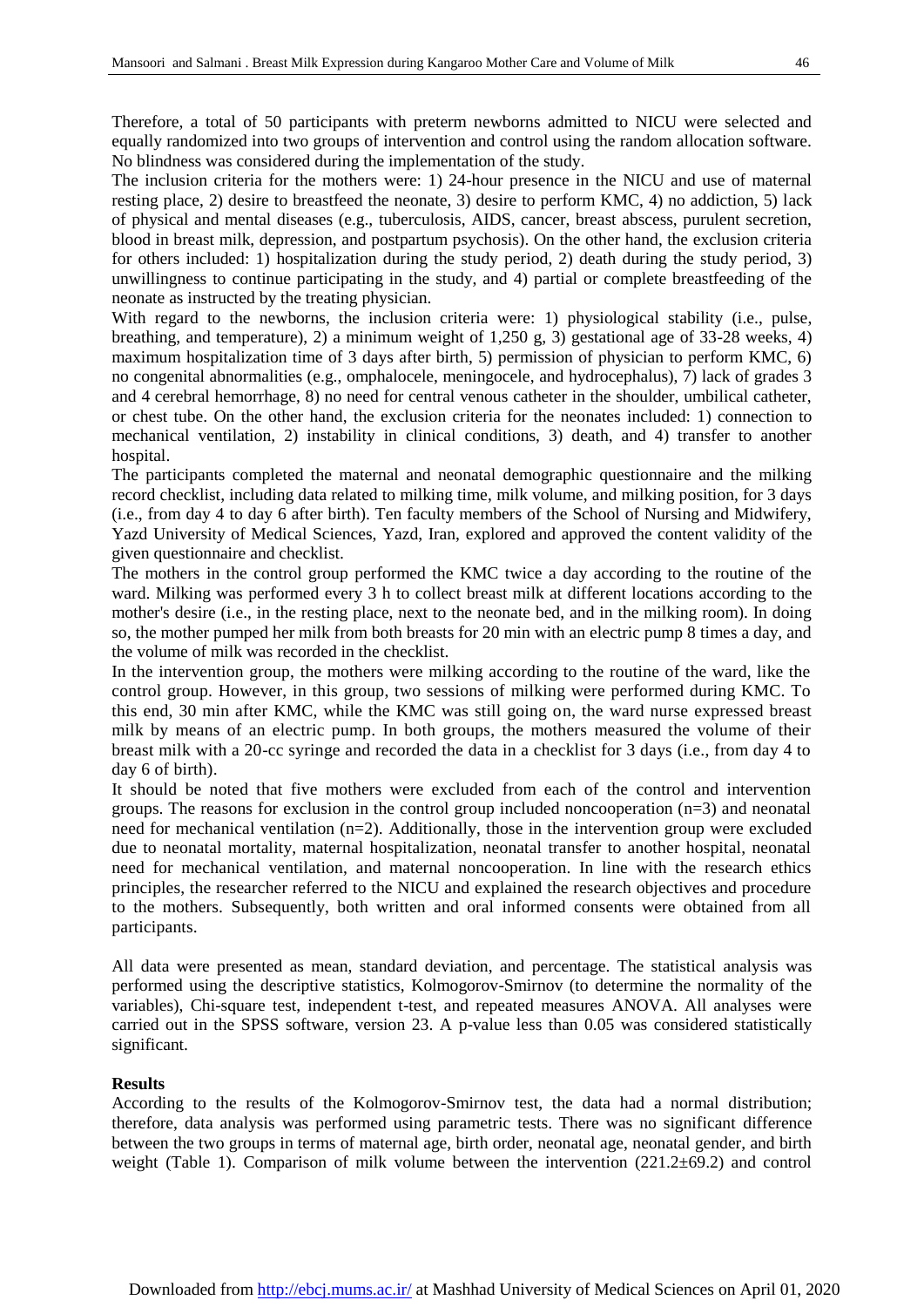| Variable              | Mean±standard deviation | P-value          |                             |
|-----------------------|-------------------------|------------------|-----------------------------|
|                       | Intervention group      | Control group    | (independent sample t-test) |
| Maternal age (years)  | $29.05 \pm 4.09$        | $27.85 \pm 3.58$ | 0.56                        |
| Neonatal age (weeks)  | $30.85 \pm 1.69$        | $31.2 \pm 1.90$  | 0.57                        |
| Neonatal weight $(g)$ | $1725.6 \pm 556.45$     | 1556.66 + 733.66 | 0.43                        |
|                       | $n$ (%)                 |                  |                             |
| Neonatal gender       |                         |                  |                             |
| Female                | $10(50\%)$              | $12(60\%)$       |                             |
| Male                  | $10(50\%)$              | $8(40\%)$        | 0.36                        |
| Being indigenous      |                         |                  |                             |
| <b>Yes</b>            | 13 (65%)                | 12 (60%)         |                             |
| N <sub>o</sub>        | 7(35%)                  | $8(40\%)$        | 0.27                        |
| Birth order *         |                         |                  |                             |
| First                 | 11(55%)                 | $12(60\%)$       |                             |
| Second                | 5(25%)                  | 3(15%)           | 0.38                        |
| Third                 | 4(20%)                  | 5(25%)           |                             |
|                       |                         |                  |                             |

|  |  | Table 1. Comparison of quantitative variables between the study groups |
|--|--|------------------------------------------------------------------------|
|--|--|------------------------------------------------------------------------|

|  | Table 2. Comparison of the mean volume of milk between the study groups |  |  |
|--|-------------------------------------------------------------------------|--|--|
|  |                                                                         |  |  |

| Variable                                  | Mean±standard deviation | P-value            |                             |
|-------------------------------------------|-------------------------|--------------------|-----------------------------|
|                                           | Intervention group      | Control group      | (independent sample t-test) |
| Volume of milk on the $4th$ day           | $221.2+69.27$           | $178.1 \pm 63.51$  | 0.04                        |
| Volume of milk on the 5 <sup>th</sup> day | $239.3+69.62$           | $181.3 \pm 63.83$  | 0.02                        |
| Volume of milk on the $6th$ day           | $243.6 \pm 70.21$       | $182.6 \pm 64.28$  | 0.007                       |
| Volume of milk over 3 days                | $704.1 \pm 209.70$      | $542.6 \pm 191.52$ | 0.01                        |



1-Intervention group 2-Control group

**Figure 1. Trend of changes in the volume of milk obtained in the three stages of measurement**

 $(178.1\pm63.5)$  groups on the 4<sup>th</sup> day after birth (i.e., first study day) by the independent sample t-test showed a significant difference  $(P=0.04)$ . Likewise, there was a significant difference between the two groups in this regard on the  $5<sup>th</sup>$  day after birth (i.e., the  $2<sup>nd</sup>$  day of the study; P=0.02).

Furthermore, on the  $6<sup>th</sup>$  day after birth (i.e.,  $3<sup>rd</sup>$  day of the study), there was a significant difference between the intervention  $(243.6\pm70.2)$  and control  $(182.6\pm64.2)$  groups in terms of the volume of milk (P=0.02). Additionally, the comparison of the total volume of milk between the intervention  $(704.1\pm 209.7)$  and control  $(542.6\pm 191.5)$  groups showed a significant difference (P=0.01; Table 2).

According to the results of the repeated measures ANOVA, it was revealed that the changes in the milk volume were significant over time, regardless of the group type (P<0.05). Furthermore, the trend of changes in the volume of milk from the  $4<sup>th</sup>$  to  $5<sup>th</sup>$  and  $6<sup>th</sup>$  days (time and group interaction) was significantly different between the two groups (P<0.05; Figure 1).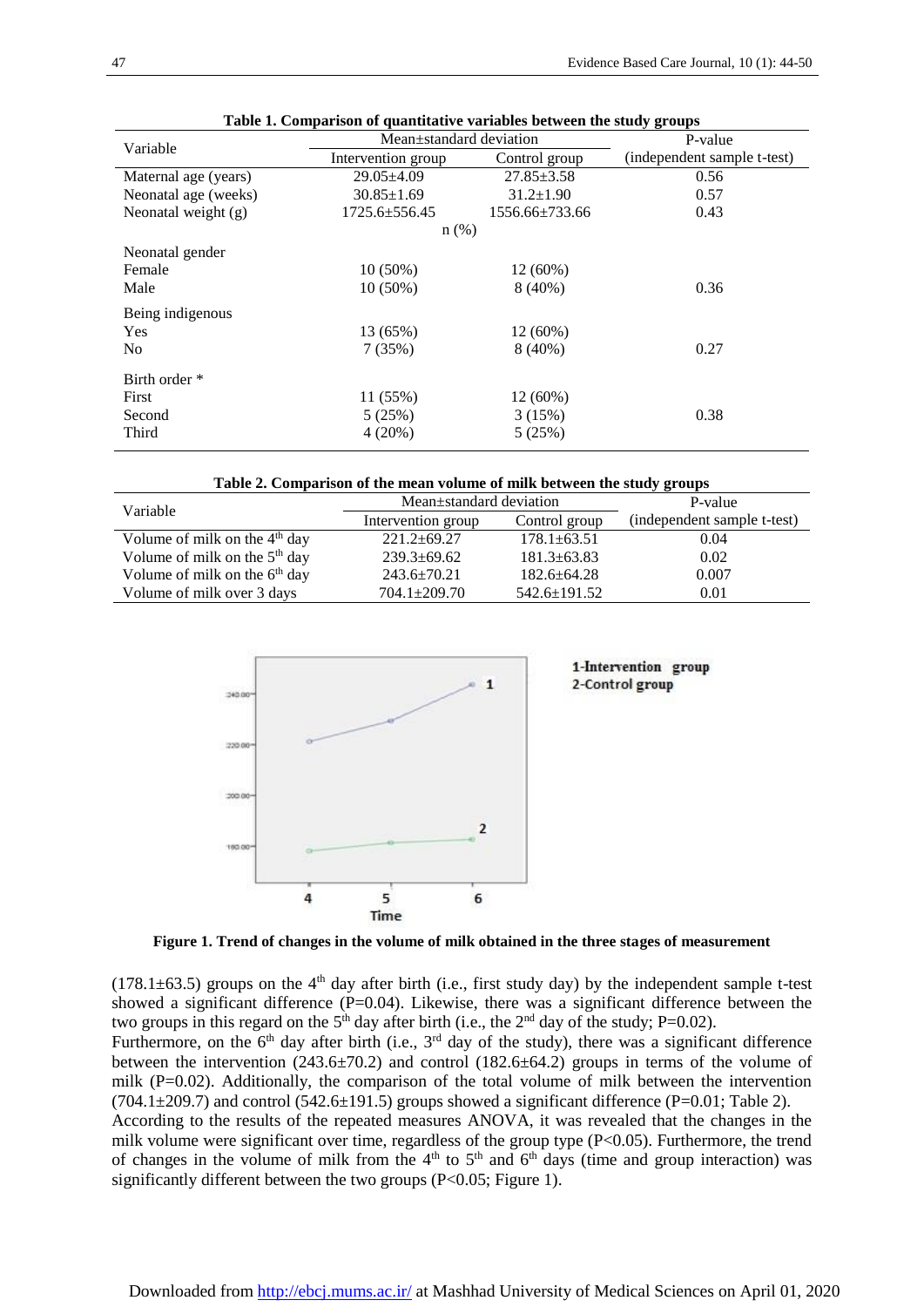# **Discussion**

The results of this study showed that breast milk expression during KMC increased the volume of milk. Consistent with this finding, Acuña-Muga et al., examining the rate of milk secretion during and after KMC, showed that the milk volume was higher in mothers during KMC than that in mothers without KMC (i.e., those being next to the neonate or at home during breast milk expression) (20).

In another study, Hurst et al. investigated the effect of keeping the infant in contact with the mother (i.e., skin-to-skin) on the volume of breast milk in mothers with premature infants. They observed a significant increase in the amount of milk production in the mothers having skin contact with their infants for 24 h, compared to those who had no skin contact with their infants (21). The results of the mentioned study are consistent with those of the present study, which showed the positive effect of KMC on the amount of milk volume.

Heon et al. examined the strategies for increasing milk production during the first 6 weeks postpartum. To this end, they provided training, involving KMC as one of the recommended interventions, to mothers. The evaluation of the milk volume over 6 weeks showed no significant difference between the mothers using training support and those in the control group. However, clinically, the mothers who received training support and performed the KMC had a higher milk volume than other mothers (22).

Based on the results of this study and those of the literature, it can be concluded that KMC plays an important role in lactation sustainability as it keeps the infant and mother in contact. Skin contact between infant and mother during KMC leads to the enhancement of oxytocin secretion, which, in turn, increases the volume of breast milk (23). Moreover, the infant and mother skin contact with each other is accompanied by the display of intuitive behaviors, including verbal and tactical interactions. This increases the maternal body's response to skin provocation and positively affects the neonatal nutritional behaviors (24, 25). Olfactory and thermo- receptors, which are among the strongest vagal neurotransmitters, stimulate the release of oxytocin during skin contact (26).

In a qualitative study reviewing the biological experiences of mothers with premature infants, Wilson introduced this intervention as an effective strategy to increase the amount of maternal milk production. In the mentioned study, mothers reported that during touching the infant, the touch was considered to be a stimulation for milk production and had a significant impact on the milk transfer process and milk excretion. Some mothers even reported that KMC increased the amount of milk in their breasts (27).

The present study entails a number of limitations, including the possibility of forgetting to record the milk volume in the relevant checklist by mothers, which was tried to be prevented through reminder texting. Another limitation is the loss of samples in both groups, which reduced the sample size. In addition, the use of the availability sampling technique prevents the generalization of the results. Therefore, it is recommended to perform further studies using random sampling and a larger sample size.

# **Implications for Practice**

As the results of this study indicated, breast milk expression during KMC had a positive effect on increasing the volume of milk. This outcome is of value in planning support for mothers at hospitals. Therefore, nurses can recommend this intervention for mothers.

# **Acknowledgments**

This article was taken from a master's thesis submitted to the Yazd Shahid Sadoughi University of Medical Sciences with the ethics code of IR.SSu.MEDICIN.REC.1398.077. The researchers, hereby, express their gratitude and appreciation to the Honorable Research Assistant of the University, all the staff of Shahid Sadoughi Hospital in Yazd, and the mothers who participated in this study.

# **Conflicts of Interest**

None declared.

# **References**

1. World Health Organization. Guideline daily iron supplementation in infants and children. Geneva: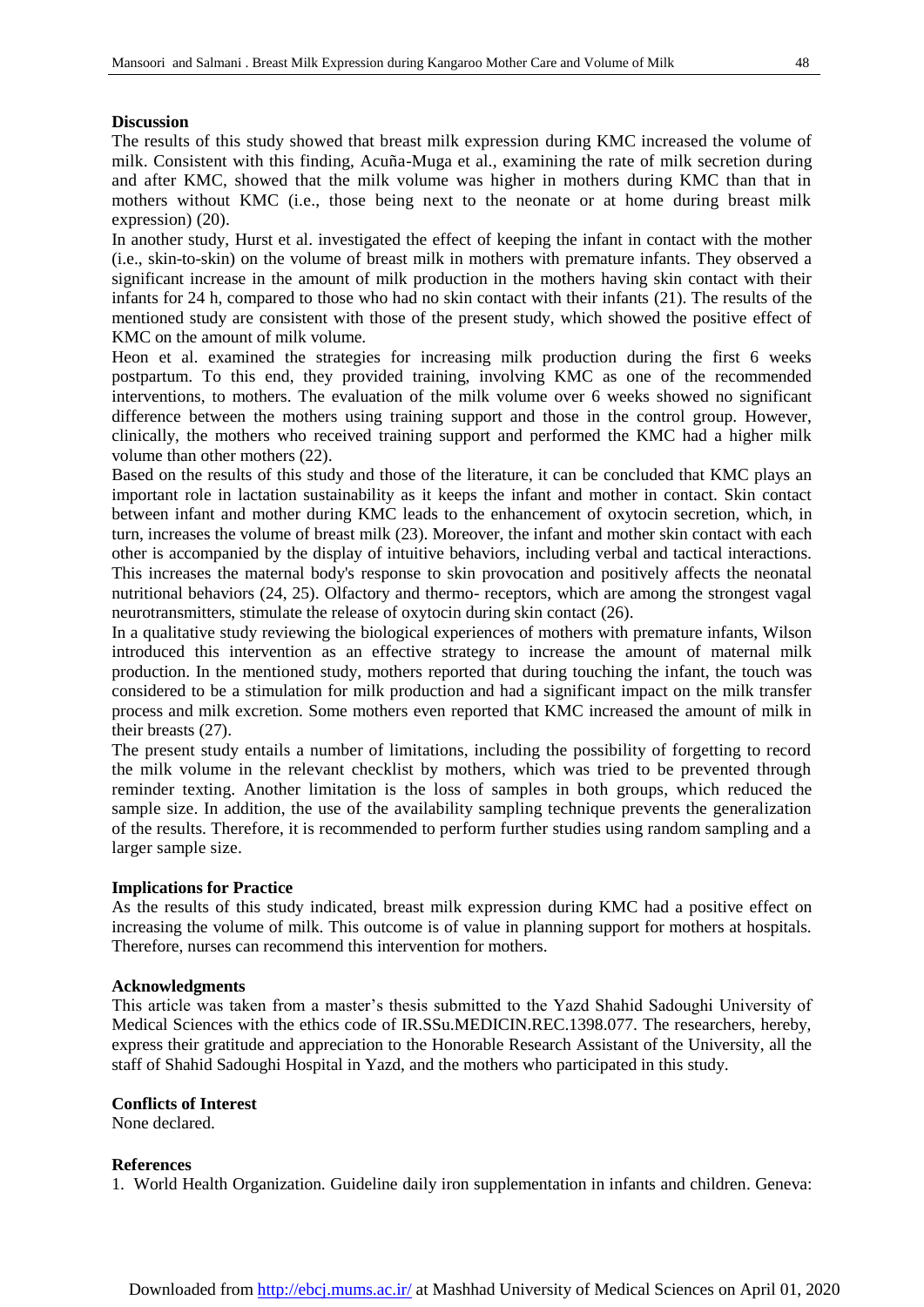World Health Organization; 2016.

- 2. Sharifi N, Dolatian M, Fathnezhad A, Pakzad R, Mahmoodi Z, Nasrabadi FM. Prevalence of low birth weight in Iranian newborns: a systematic review and metaanalysis. Int J Womens Health Reprod Sci. 2018;6(3):233-9.
- 3. Qasemi Tajangookeh Z, Alizade Tahery P, Daneshvar Amery Z. Nipple shield effect on the volume of milk intake in premature infants. J Pediatr Nurs. 2017;4(1):17-21.
- 4. Mirzaie P, Mohammad-Alizadeh-Charandabi S, Goljarian S, Mirghafourvand M, Hoseinie MB. The effect of foot reflexology massage on breast milk volume of mothers with premature infants: a randomized controlled trial. Eur J Integrat Med. 2018;17:72-8.
- 5. Karbandi S, Hosseini SM, Masoudi R, Mamouri GA. The effect of relaxation training on breastfeeding self-efficacy of mothers with preterm infants: a randomized clinical trial. J Clin Nurs Midwifery. 2014;3(2):37-45.
- 6. Lau C. Breastfeeding challenges and the preterm mother-infant dyad: a conceptual model. Breastfeed Med. 2018;13(1):8-17.
- 7. Ikonen R, Paavilainen E, Kaunonen M. Preterm infants' mothers' experiences with milk expression and breastfeeding: an integrative review. Adv Neonatal Care. 2015;15(6):394-406.
- 8. Kair LR, Flaherman VJ, Newby KA, Colaizy TT. The experience of breastfeeding the late preterm infant: a qualitative study. Breastfeeding Med. 2015;10(2):102-6.
- 9. Jones E, Spencer SA. Optimising the provision of human milk for preterm infants. Arch Dis Child Fetal Neonatal Ed. 2007;92(4):F236-8.
- 10.Mok E, Leung SF. Nurses as providers of support for mothers of premature infants. J Clin Nurs. 2006;15(6):726-34.
- 11.Dietrich Leurer M, Misskey E. The psychosocial and emotional experience of breastfeeding: reflections of mothers. Global Qual Nurs Res. 2015;2:2333393615611654.
- 12.Asztalos EV. Supporting mothers of very preterm infants and breast milk production: a review of the role of galactogogues. Nutrients. 2018;10(5):E600.
- 13.Ak J, Lakshmanagowda PB, Pradeep G, Goturu J. Impact of music therapy on breast milk secretion in mothers of premature newborns. J Clin Diagn Res. 2015;9(4):CC04-6.
- 14.Karimi FZ, Sadeghi R, Maleki-Saghooni N, Khadivzadeh T. The effect of mother-infant skin to skin contact on success and duration of first breastfeeding: a systematic review and meta-analysis. Taiwan J Obstet Gynecol. 2019;58(1):1-9.
- 15.Lightbody T. The importance of family-centred care in the NICU. Can Nurse. 2009;105(1):11-2.
- 16.Jabraeili M, Seyedrasouli A, Kheiri Z, Sadeghi-Bazrgani H, Jannatdoost A. Impact of skin-to-skin care on satisfaction and experience of cesarean mothers: a randomized, double-blinded clinical trial. Ann Trop Med Public Health. 2017;10(6):1756.
- 17.Karimi FZ, Bagheri S. The effect of kangaroo mother care immediately after delivery on motherinfant attachment 3 months after delivery. Int J Pediatr. 2016;4(9):3561-70.
- 18.Kalhor M, SamieeRad F, Garshasbi M, MohitAbadi Z, Sefollah S. Evaluating the effect of mother–baby skin-to-skin care on neonatal outcomes in preterm infants. SSU J. 2016;24(5): 375-86.
- 19.Parsa P, Karimi S, Basiri B, Roshanaei G. The effect of kangaroo mother care on physiological parameters of premature infants in Hamadan City, Iran. Pan Afr Med J. 2018;30:89.
- 20.Acuña-Muga J, Ureta-Velasco N, de la Cruz-Bértolo J, Ballesteros-López R, Sánchez-Martínez R, Miranda-Casabona E, et al. Volume of milk obtained in relation to location and circumstances of expression in mothers of very low birth weight infants. J Hum Lact. 2014;30(1):41-6.
- 21.Hurst NM, Valentine CJ, Renfro L, Burns P, Ferlic L. Skin-to-skin holdin in the neonatal intensive care unit influences maternal milk volume. J Perinatol. 1997;17(3):213-7.
- 22.Heon M, Goulet C, Garofalo C, Nuyt AM, Levy E. An intervention to promote breast milk production in mothers of preterm infants. West J Nurs Res. 2016;38(5):529-52.
- 23.Hoque MM, Jahan N, Rahman MM, Saha LC, Akhter RJ, Chowdhury MA. Effectiveness of kmc on success of breast feeding in preterm low birth weight neonate. Birth. 2017;12(30):348ns.
- 24.Crenshaw JT. Healthy birth practice #6: Keep mother and baby together-It's best for mother, baby, and breastfeeding. J Perinat Educ. 2019;28(2):108-15.
- 25.Svensson KE, Velandia MI, Matthiesen A-ST, Welles-Nyström BL, Widström AM. Effects of mother-infant skin-to-skin contact on severe latch-on problems in older infants: a randomized trial.